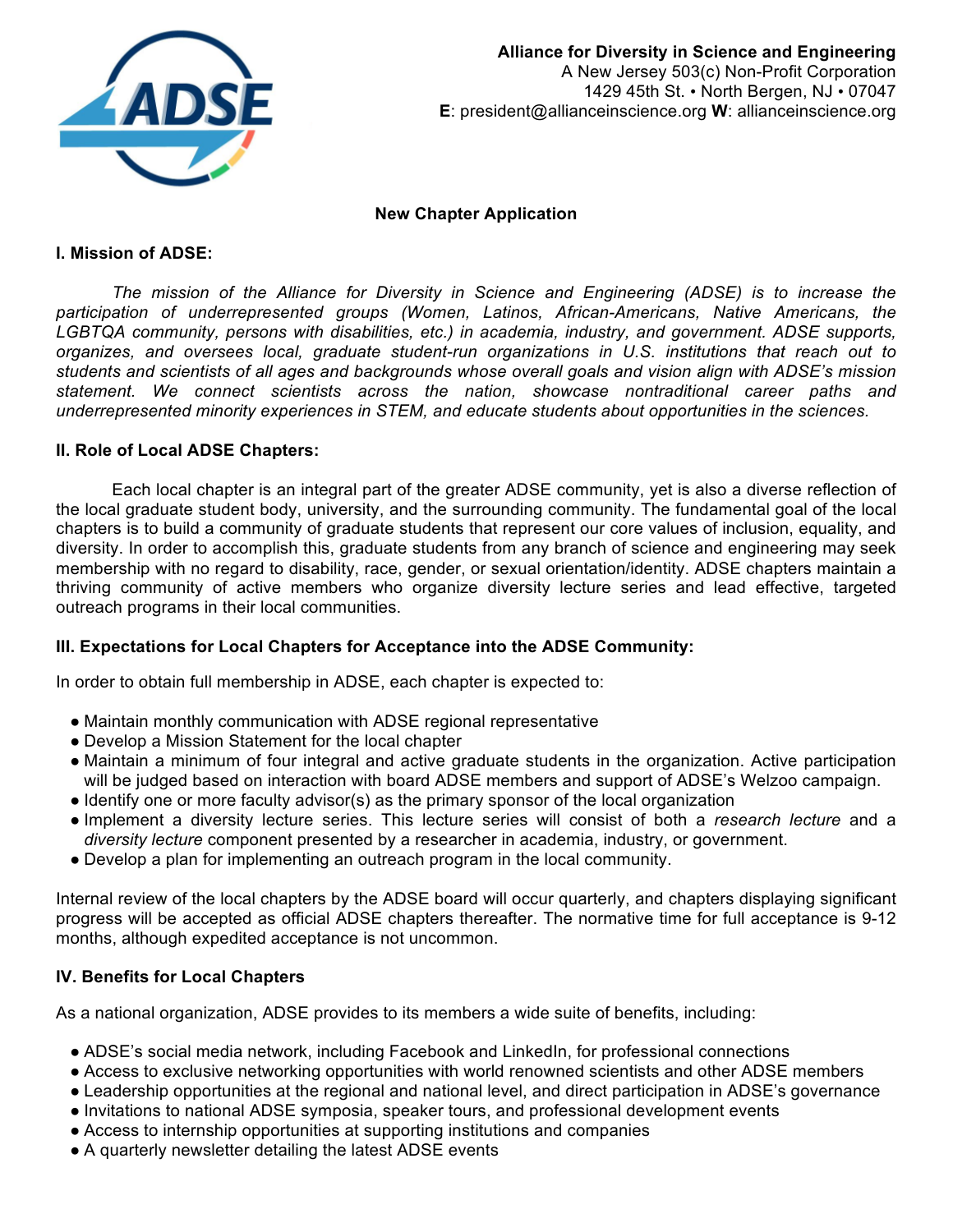## **V.** Institution Information

| Academic Term System (check one): Semester System Quarter System |                                                                                                                                                                                                                                |  |  |  |
|------------------------------------------------------------------|--------------------------------------------------------------------------------------------------------------------------------------------------------------------------------------------------------------------------------|--|--|--|
| <b>VI. Chapter Information:</b>                                  |                                                                                                                                                                                                                                |  |  |  |
|                                                                  |                                                                                                                                                                                                                                |  |  |  |
|                                                                  |                                                                                                                                                                                                                                |  |  |  |
|                                                                  |                                                                                                                                                                                                                                |  |  |  |
| <b>VII. Faculty Advisor(s) Information</b>                       | Please Note: A letter of intent to serve as faculty advisor must be included in the application package.                                                                                                                       |  |  |  |
|                                                                  |                                                                                                                                                                                                                                |  |  |  |
|                                                                  |                                                                                                                                                                                                                                |  |  |  |
| <b>VIII. Financial Information:</b>                              |                                                                                                                                                                                                                                |  |  |  |
|                                                                  | Current funds: The contract of the contract of the contract of the contract of the contract of the contract of the contract of the contract of the contract of the contract of the contract of the contract of the contract of |  |  |  |
|                                                                  |                                                                                                                                                                                                                                |  |  |  |

After discussing with your faculty advisor, briefly describe your goals for funding your organization in the short-term and in the long-term.

## **IX. Campus Information**

Please list of the programs at your institution that serve underrepresented minorities who would be potential partners for your organization (e.g. Mcnairs Scholars, Camp, LSAMP, AGEP, etc.)

Please list other student organizations at your institution that serve underrepresented groups in STEM (e.g. WISE, SACNAS, oSTEM, NOGLSTP, NOBCCHE, etc.)